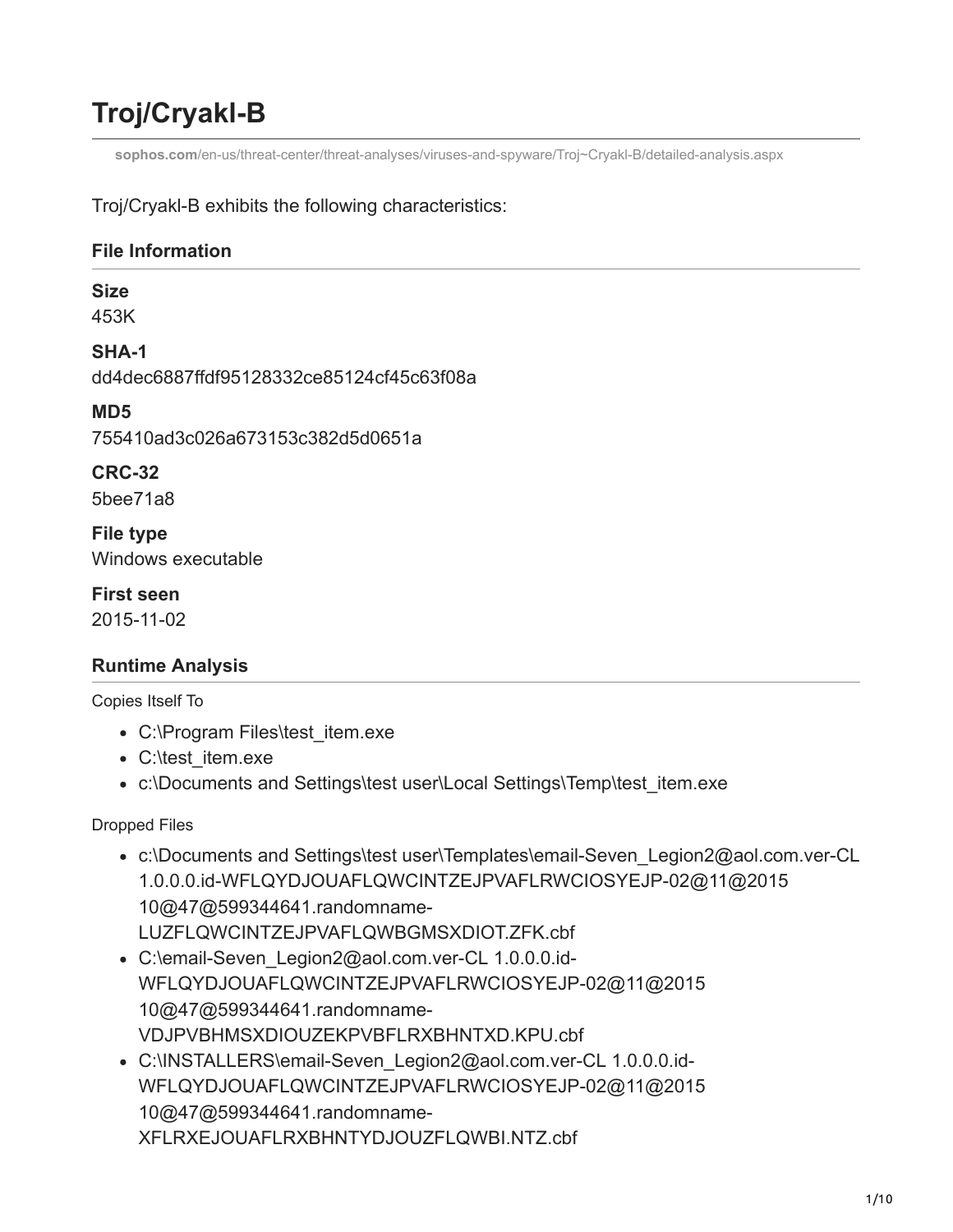- C:\gnu\email-Seven\_Legion2@aol.com.ver-CL 1.0.0.0.id-WFLQYDJOUAFLQWCINTZEJPVAFLRWCIOSYEJP-02@11@2015 10@47@599344641.randomname-IRXCJPVAGMRXDIOTZEKQWAHMSXDJOU.AGL.cbf
- c:\Documents and Settings\test user\My Documents\email-Seven\_Legion2@aol.com.ver-CL 1.0.0.0.id-WFLQYDJOUAFLQWCINTZEJPVAFLRWCIOSYEJP-02@11@2015 10@47@599344641.randomname-ZGMSZEKQWBHMSXDJOUZFKQWBGMRXDI.PUZ.cbf
- c:\Documents and Settings\test user\Cookies\email-Seven\_Legion2@aol.com.ver-CL 1.0.0.0.id-WFLQYDJOUAFLQWCINTZEJPVAFLRWCIOSYEJP-02@11@2015 10@47@599344641.randomname-SBHNUAFKQWBHNTYDKPUAGLRWCHNTZE.KQV.cbf
- C:\bin\misc\email-Seven\_Legion2@aol.com.ver-CL 1.0.0.0.id-WFLQYDJOUAFLQWCINTZEJPVAFLRWCIOSYEJP-02@11@2015 10@47@599344641.randomname-BKQWDIOUZFLRWBHMSXDJOUZFKQWBGM.SYD.cbf
- c:\Documents and Settings\test user\Templates\email-Seven\_Legion2@aol.com.ver-CL 1.0.0.0.id-WFLQYDJOUAFLQWCINTZEJPVAFLRWCIOSYEJP-02@11@2015 10@47@599344641.randomname-CKQWCIOTZFLQWCHMSYEJPVAGLRWCHN.TYE.cbf
- C:\bin\OLD\email-Seven\_Legion2@aol.com.ver-CL 1.0.0.0.id-WFLQYDJOUAFLQWCINTZEJPVAFLRWCIOSYEJP-02@11@2015 10@47@599344641.randomname-VEKQXDJOUAFLRXCIOTZFLPVBHMSYDJ.PVZ.cbf
- c:\Documents and Settings\test user\Cookies\email-Seven\_Legion2@aol.com.ver-CL 1.0.0.0.id-WFLQYDJOUAFLQWCINTZEJPVAFLRWCIOSYEJP-02@11@2015 10@47@599344641.randomname-XEKQWCINTZFKQWBGMSXCIOTYEKQUAG.MRW.cbf
- c:\Documents and Settings\test user\Cookies\email-Seven\_Legion2@aol.com.ver-CL 1.0.0.0.id-WFLQYDJOUAFLQWCINTZEJPVAFLRWCIOSYEJP-02@11@2015 10@47@599344641.randomname-VDJOVBFMSXCIOTYEKPVAGLRXCHNTZE.KQV.cbf
- c:\Documents and Settings\test user\Application Data\Microsoft\Internet Explorer\email-Seven\_Legion2@aol.com.ver-CL 1.0.0.0.id-WFLQYDJOUAFLQWCINTZEJPVAFLRWCIOSYEJP-02@11@2015 10@47@599344641.randomname-HQWCIOUAFLRWCINSYEKPUAGLRWCHNT.YEK.cbf
- c:\Documents and Settings\test user\Cookies\email-Seven\_Legion2@aol.com.ver-CL 1.0.0.0.id-WFLQYDJOUAFLQWCINTZEJPVAFLRWCIOSYEJP-02@11@2015 10@47@599344641.randomname-CKQVDIOTAFLRWBHNSYEKPUAGLRWCHN.UYE.cbf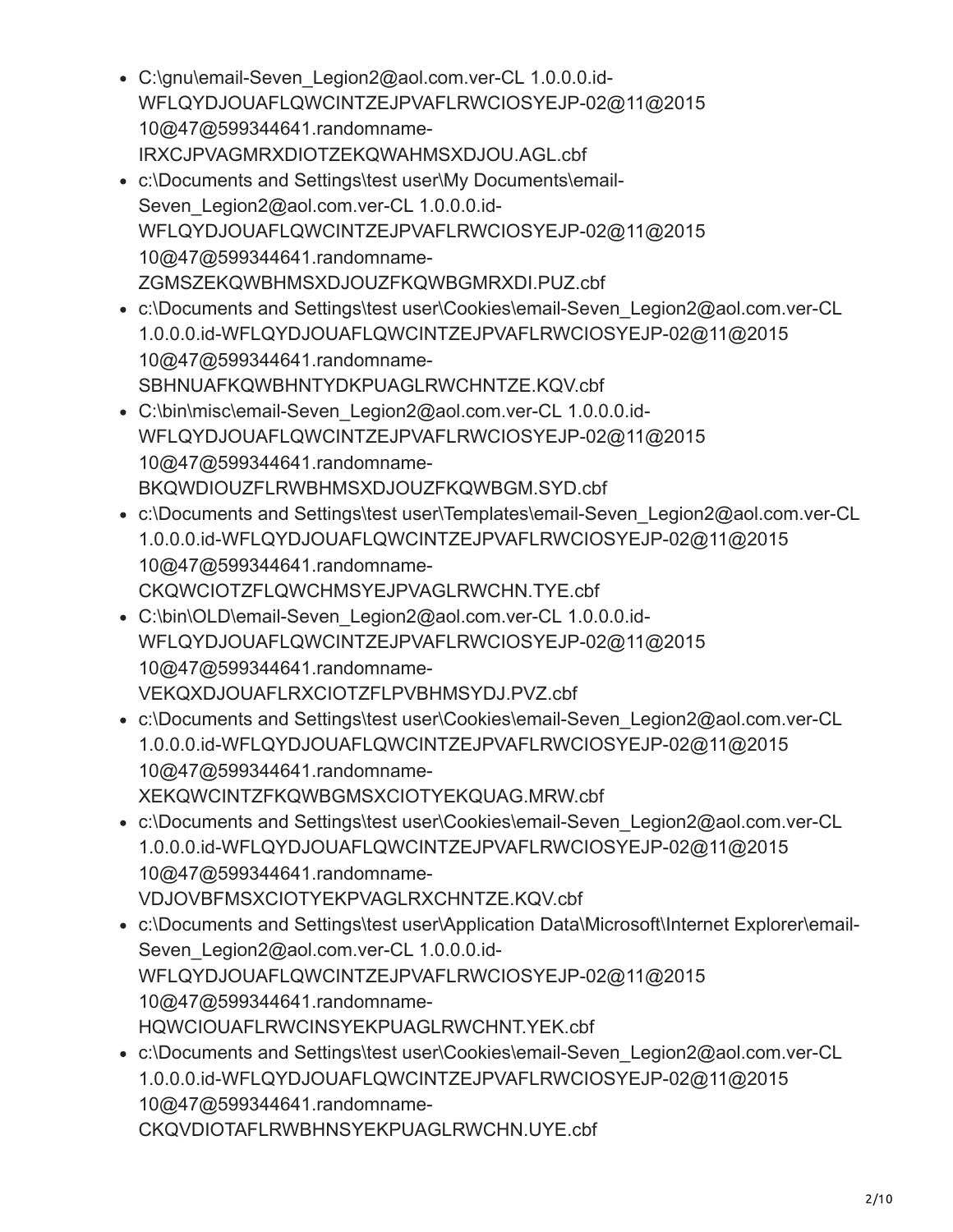- C:\bin\OLD\email-Seven\_Legion2@aol.com.ver-CL 1.0.0.0.id-WFLQYDJOUAFLQWCINTZEJPVAFLRWCIOSYEJP-02@11@2015 10@47@599344641.randomname-MUAHNTZEKQWBHMSXDJOUZFKQWCHNTY.FLQ.cbf
- C:\bin\OLD\email-Seven\_Legion2@aol.com.ver-CL 1.0.0.0.id-WFLQYDJOUAFLQWCINTZEJPVAFLRWCIOSYEJP-02@11@2015 10@47@599344641.randomname-LVBGNTYEKPUAGLQWCHMSYDIOUZEKPV.BGN.cbf
- C:\bin\misc\email-Seven\_Legion2@aol.com.ver-CL 1.0.0.0.id-WFLQYDJOUAFLQWCINTZEJPVAFLRWCIOSYEJP-02@11@2015 10@47@599344641.randomname-DNTYGLRWCINTZEKQVBHMRXDJOUAFLQ.XCI.cbf
- C:\bin\email-Seven\_Legion2@aol.com.ver-CL 1.0.0.0.id-WFLQYDJOUAFLQWCINTZEJPVAFLRWCIOSYEJP-02@11@2015 10@47@599344641.randomname-TCINUAGLRWCHNTYDJPVAFLRWCHNSYE.JPU.cbf
- C:\bin\email-Seven\_Legion2@aol.com.ver-CL 1.0.0.0.id-WFLQYDJOUAFLQWCINTZEJPVAFLRWCIOSYEJP-02@11@2015 10@47@599344641.randomname-QYEKRWCINTZFJPVBGMSXCIOTZEKPVB.HMS.cbf
- C:\bin\loggers1.vbs
- C:\bin\email-Seven\_Legion2@aol.com.ver-CL 1.0.0.0.id-WFLQYDJOUAFLQWCINTZEJPVAFLRWCIOSYEJP-02@11@2015 10@47@599344641.randomname-XGMSYDJPUAGMRWCINSYEJPVAFLRWBH.OSY.cbf
- C:\bin\email-Seven\_Legion2@aol.com.ver-CL 1.0.0.0.id-WFLQYDJOUAFLQWCINTZEJPVAFLRWCIOSYEJP-02@11@2015 10@47@599344641.randomname-WFLRXDJOUAFLRXCHNTYEKQVBHMRXDI.PVA.cbf
- C:\bin\tile.vbs
- C:\bin\vireng.log
- C:\bin\loggers2.vbs
- C:\Documents and Settings\Default User\Templates\email-Seven\_Legion2@aol.com.ver-CL 1.0.0.0.id-WFLQYDJOUAFLQWCINTZEJPVAFLRWCIOSYEJP-02@11@2015 10@47@599344641.randomname-HRXDJPUAGMRWCINSYEJPUAFLQWBGMS.YEJ.cbf
- C:\Documents and Settings\Default User\Templates\email-Seven\_Legion2@aol.com.ver-CL 1.0.0.0.id-WFLQYDJOUAFLQWCINTZEJPVAFLRWCIOSYEJP-02@11@2015 10@47@599344641.randomname-HRXDKQWBHNSXDJPUAGLRWCINTYEJPU.AFM.cbf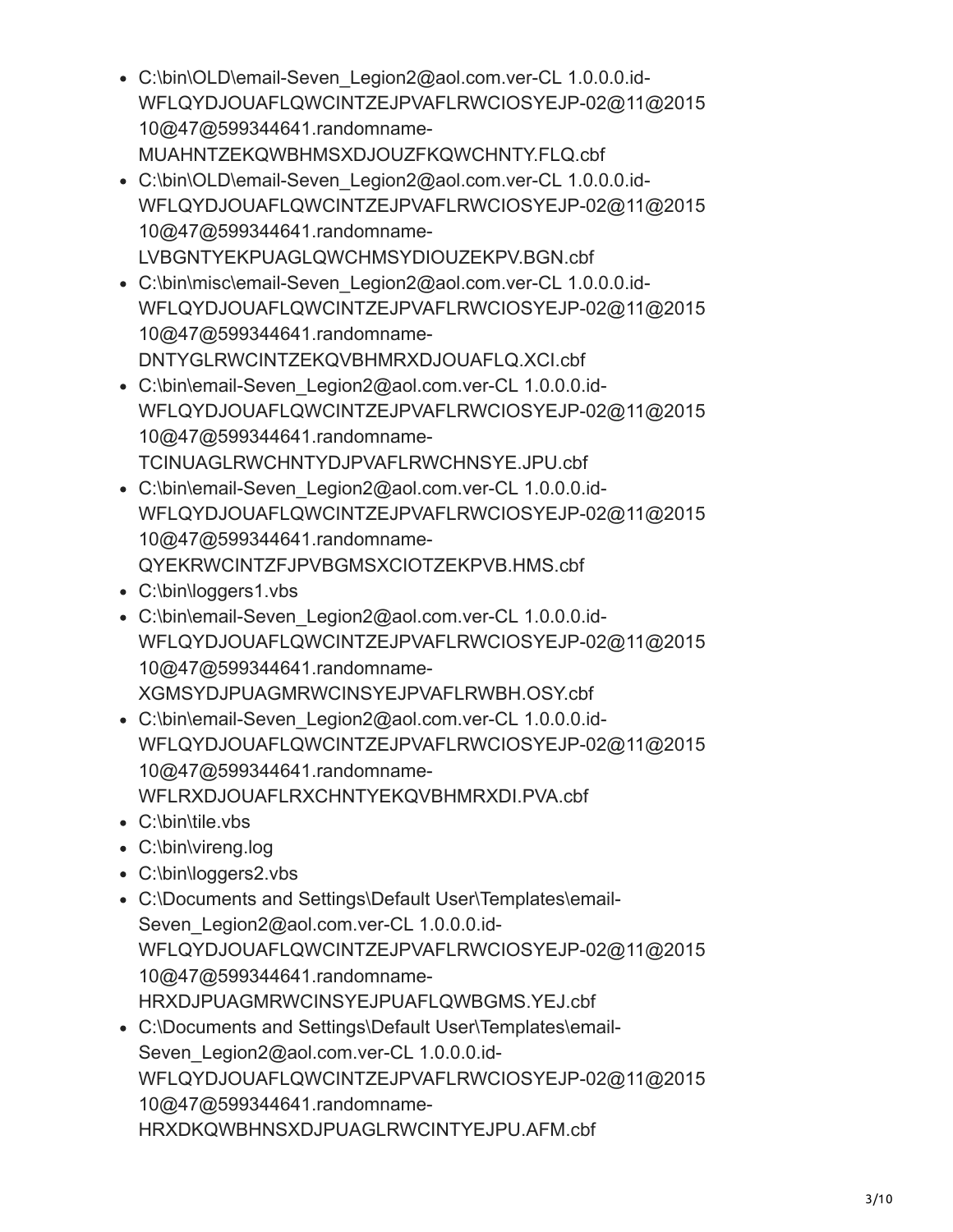- C:\Documents and Settings\Default User\Application Data\Microsoft\Internet Explorer\email-Seven\_Legion2@aol.com.ver-CL 1.0.0.0.id-WFLQYDJOUAFLQWCINTZEJPVAFLRWCIOSYEJP-02@11@2015 10@47@599344641.randomname-TBHNTZEJPVBGMSXCIOTZFKQVBGMRXC.INU.cbf
- C:\Documents and Settings\Default User\Application Data\Microsoft\Internet Explorer\email-Seven\_Legion2@aol.com.ver-CL 1.0.0.0.id-WFLQYDJOUAFLQWCINTZEJPVAFLRWCIOSYEJP-02@11@2015 10@47@599344641.randomname-TCIOUAGMRXDIOTZEKQWAHNSXDJOUZF.LRW.cbf
- C:\Documents and Settings\Default User\Templates\email-Seven\_Legion2@aol.com.ver-CL 1.0.0.0.id-WFLQYDJOUAFLQWCINTZEJPVAFLRWCIOSYEJP-02@11@2015 10@47@599344641.randomname-QAFLSYEJPVAGLRXCINTYEKQUAGMRWC.IOU.cbf
- C:\Documents and Settings\Default User\Templates\email-Seven\_Legion2@aol.com.ver-CL 1.0.0.0.id-WFLQYDJOUAFLQWCINTZEJPVAFLRWCIOSYEJP-02@11@2015 10@47@599344641.randomname-VJPVCHNSYDJPUZFLQVBHNSXDJNTZFK.QWB.cbf
- C:\Documents and Settings\Default User\Templates\email-Seven\_Legion2@aol.com.ver-CL 1.0.0.0.id-WFLQYDJOUAFLQWCINTZEJPVAFLRWCIOSYEJP-02@11@2015 10@47@599344641.randomname-SCINUAFLRXCHNTYEKPVBGLRXDIOTZE.LQV.cbf
- C:\Documents and Settings\LocalService\Local Settings\Temp\email-Seven\_Legion2@aol.com.ver-CL 1.0.0.0.id-WFLQYDJOUAFLQWCINTZEJPVAFLRWCIOSYEJP-02@11@2015 10@47@599344641.randomname-MUBGNSYEKPVAGMRXDIOTZEJPVAGMRX.EJO.cbf
- c:\Documents and Settings\test user\Application Data\Microsoft\Address Book\email-Seven\_Legion2@aol.com.ver-CL 1.0.0.0.id-WFLQYDJOUAFLQWCINTZEJPVAFLRWCIOSYEJP-02@11@2015 10@47@599344641.randomname-VDKQWCINTZEJPVBFLRWCHNTYDJPUZF.LQW.cbf
- c:\Documents and Settings\test user\Application Data\Microsoft\Internet Explorer\email-Seven\_Legion2@aol.com.ver-CL 1.0.0.0.id-WFLQYDJOUAFLQWCINTZEJPVAFLRWCIOSYEJP-02@11@2015 10@47@599344641.randomname-GPVAHNRXDJOUAFLRWBHNTYEJPUZFLQ.WCH.cbf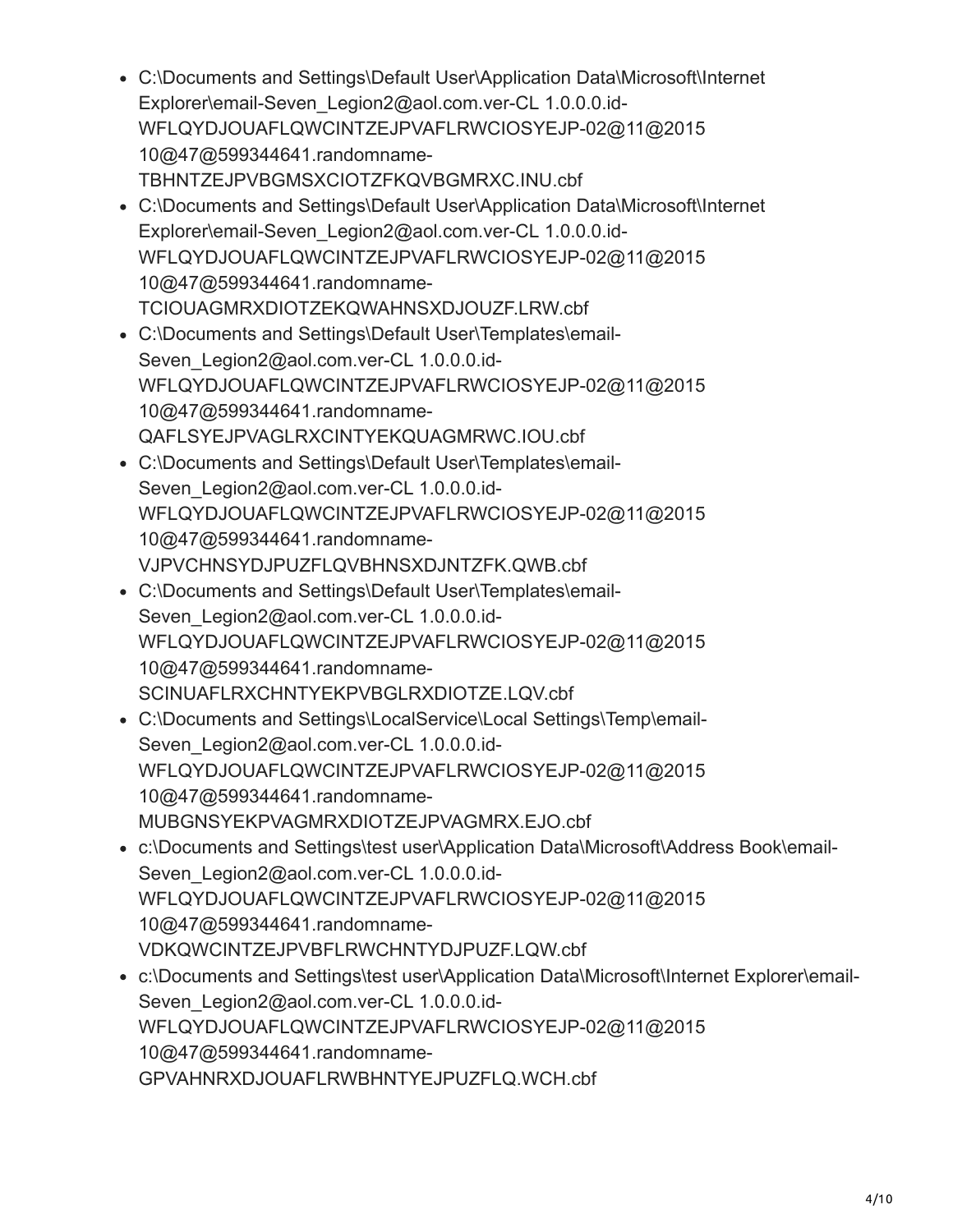- c:\Documents and Settings\test user\My Documents\email-Seven\_Legion2@aol.com.ver-CL 1.0.0.0.id-WFLQYDJOUAFLQWCINTZEJPVAFLRWCIOSYEJP-02@11@2015 10@47@599344641.randomname-CKQVCHNTYEKQVBHMSYDIOUAFKQVBGM.SXC.cbf
- c:\Documents and Settings\test user\My Documents\email-Seven\_Legion2@aol.com.ver-CL 1.0.0.0.id-WFLQYDJOUAFLQWCINTZEJPVAFLRWCIOSYEJP-02@11@2015 10@47@599344641.randomname-AIOTAGLRXCHNTYEJPUZFLQVBHMRXDI.OTZ.cbf
- c:\Documents and Settings\test user\Cookies\email-Seven\_Legion2@aol.com.ver-CL 1.0.0.0.id-WFLQYDJOUAFLQWCINTZEJPVAFLRWCIOSYEJP-02@11@2015 10@47@599344641.randomname-OVBHNTYDKQUAGMRXDINTZFJPVBGMRX.DIO.cbf
- c:\Documents and Settings\test user\My Documents\email-Seven\_Legion2@aol.com.ver-CL 1.0.0.0.id-WFLQYDJOUAFLQWCINTZEJPVAFLRWCIOSYEJP-02@11@2015 10@47@599344641.randomname-EMTYEKQVBHMSXDJOTZFKPVAGLQWCHM.SYD.cbf
- c:\Documents and Settings\test user\My Documents\email-Seven\_Legion2@aol.com.ver-CL 1.0.0.0.id-WFLQYDJOUAFLQWCINTZEJPVAFLRWCIOSYEJP-02@11@2015 10@47@599344641.randomname-EMSXFKPVBGMSXDIOTZFLQWBHMSYDJP.VAG.cbf
- c:\Documents and Settings\test user\My Documents\email-Seven\_Legion2@aol.com.ver-CL 1.0.0.0.id-WFLQYDJOUAFLQWCINTZEJPVAFLRWCIOSYEJP-02@11@2015 10@47@599344641.randomname-FNTZFLQWBHNTYEKPUBGLRXDHOTZEKP.VAG.cbf
- c:\Documents and Settings\test user\My Documents\email-Seven\_Legion2@aol.com.ver-CL 1.0.0.0.id-WFLQYDJOUAFLQWCINTZEJPVAFLRWCIOSYEJP-02@11@2015 10@47@599344641.randomname-LTYEKQWCHNSYDJOUZEKQVAGMRWCINS.YEJ.cbf
- c:\Documents and Settings\test user\My Documents\email-Seven\_Legion2@aol.com.ver-CL 1.0.0.0.id-WFLQYDJOUAFLQWCINTZEJPVAFLRWCIOSYEJP-02@11@2015 10@47@599344641.randomname-MUAGNTYEKPVAGLRWCHNSYDIOUZFKQW.BHN.cbf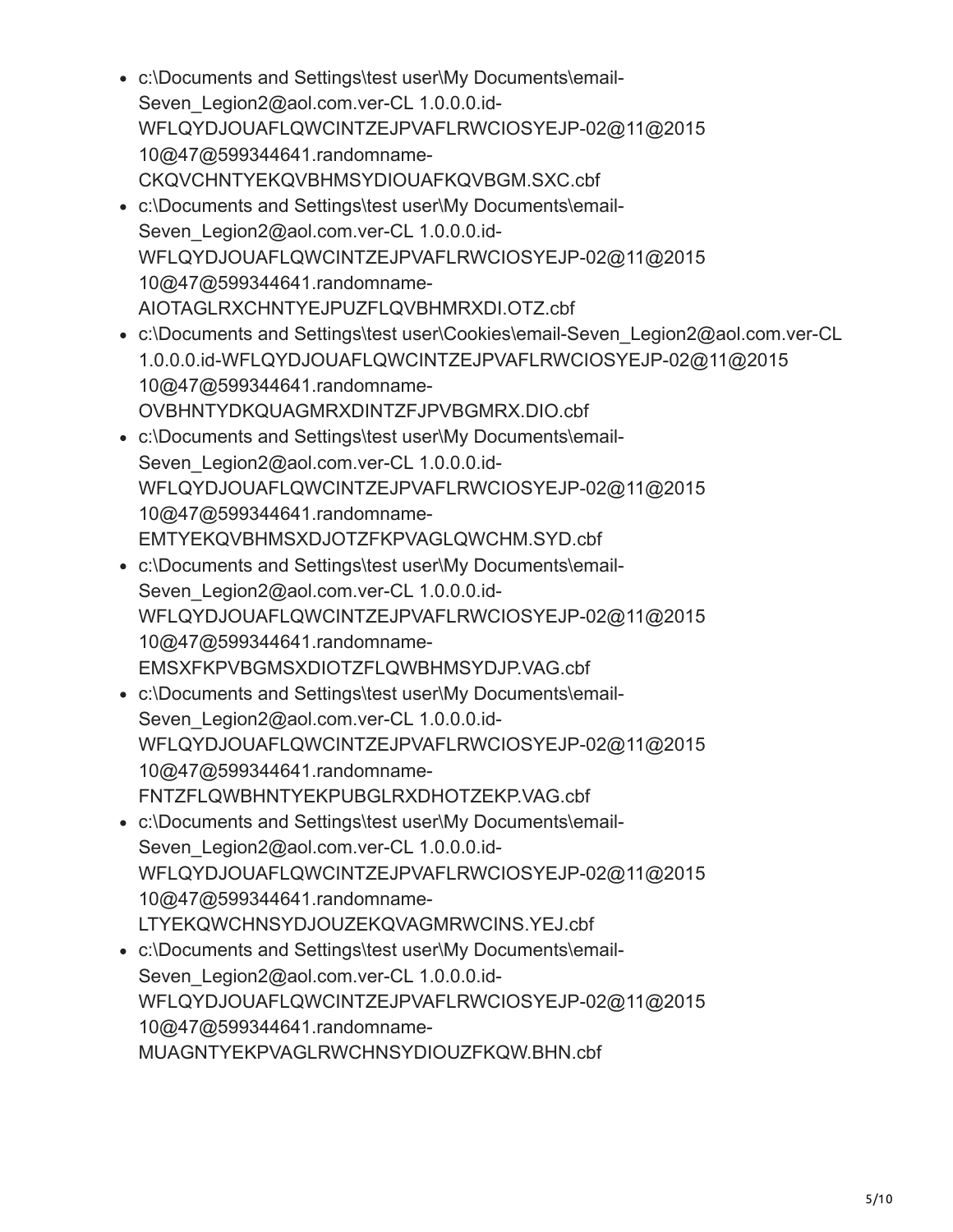- c:\Documents and Settings\test user\My Documents\email-Seven\_Legion2@aol.com.ver-CL 1.0.0.0.id-WFLQYDJOUAFLQWCINTZEJPVAFLRWCIOSYEJP-02@11@2015 10@47@599344641.randomname-KSYDKQVBHMSYEJOUAFLRWBHNTYDJPU.AGL.cbf
- c:\Documents and Settings\test user\My Documents\email-Seven\_Legion2@aol.com.ver-CL 1.0.0.0.id-WFLQYDJOUAFLQWCINTZEJPVAFLRWCIOSYEJP-02@11@2015 10@47@599344641.randomname-UBINTZFKQWBGMSXDIOTZFKPVBHLRXD.IOT.cbf
- c:\Documents and Settings\test user\My Documents\email-Seven\_Legion2@aol.com.ver-CL 1.0.0.0.id-WFLQYDJOUAFLQWCINTZEJPVAFLRWCIOSYEJP-02@11@2015 10@47@599344641.randomname-EMSYFLQVCIMSYDJOUZFKQVBGMRXBHN.TYE.cbf
- c:\Documents and Settings\test user\My Documents\email-Seven\_Legion2@aol.com.ver-CL 1.0.0.0.id-WFLQYDJOUAFLQWCINTZEJPVAFLRWCIOSYEJP-02@11@2015 10@47@599344641.randomname-RZFKRXCIOTZEKPVAGLQWCHNTZDJOVA.GLR.cbf
- C:\gnu\bin\email-Seven\_Legion2@aol.com.ver-CL 1.0.0.0.id-WFLQYDJOUAFLQWCINTZEJPVAFLRWCIOSYEJP-02@11@2015 10@47@599344641.randomname-KSYDKQVBHMRXDIOUZFKQWBGMSXCIOT.ZEK.cbf
- C:\gnu\email-Seven\_Legion2@aol.com.ver-CL 1.0.0.0.id-WFLQYDJOUAFLQWCINTZEJPVAFLRWCIOSYEJP-02@11@2015 10@47@599344641.randomname-DLRXEJPVSYEKPVAGLSXCIOUZFLQVBH.NTZ.cbf
- C:\mmjobid
- C:\INSTALLERS\email-Seven\_Legion2@aol.com.ver-CL 1.0.0.0.id-WFLQYDJOUAFLQWCINTZEJPVAFLRWCIOSYEJP-02@11@2015 10@47@599344641.randomname-KTZELRXCIOUZFLQVCHNTYEJPVAGMSX.DJO.cbf
- C:\gnu\email-Seven\_Legion2@aol.com.ver-CL 1.0.0.0.id-WFLQYDJOUAFLQWCINTZEJPVAFLRWCIOSYEJP-02@11@2015 10@47@599344641.randomname-UCINUZFLRWBHNSYEKOUAGLRXCHNSYD.KQV.cbf
- c:\Documents and Settings\test user\Templates\email-Seven\_Legion2@aol.com.ver-CL 1.0.0.0.id-WFLQYDJOUAFLQWCINTZEJPVAFLRWCIOSYEJP-02@11@2015 10@47@599344641.randomname-FNTZFLRXCIOTZFKPVBHMSXDIOUZELQ.WCI.cbf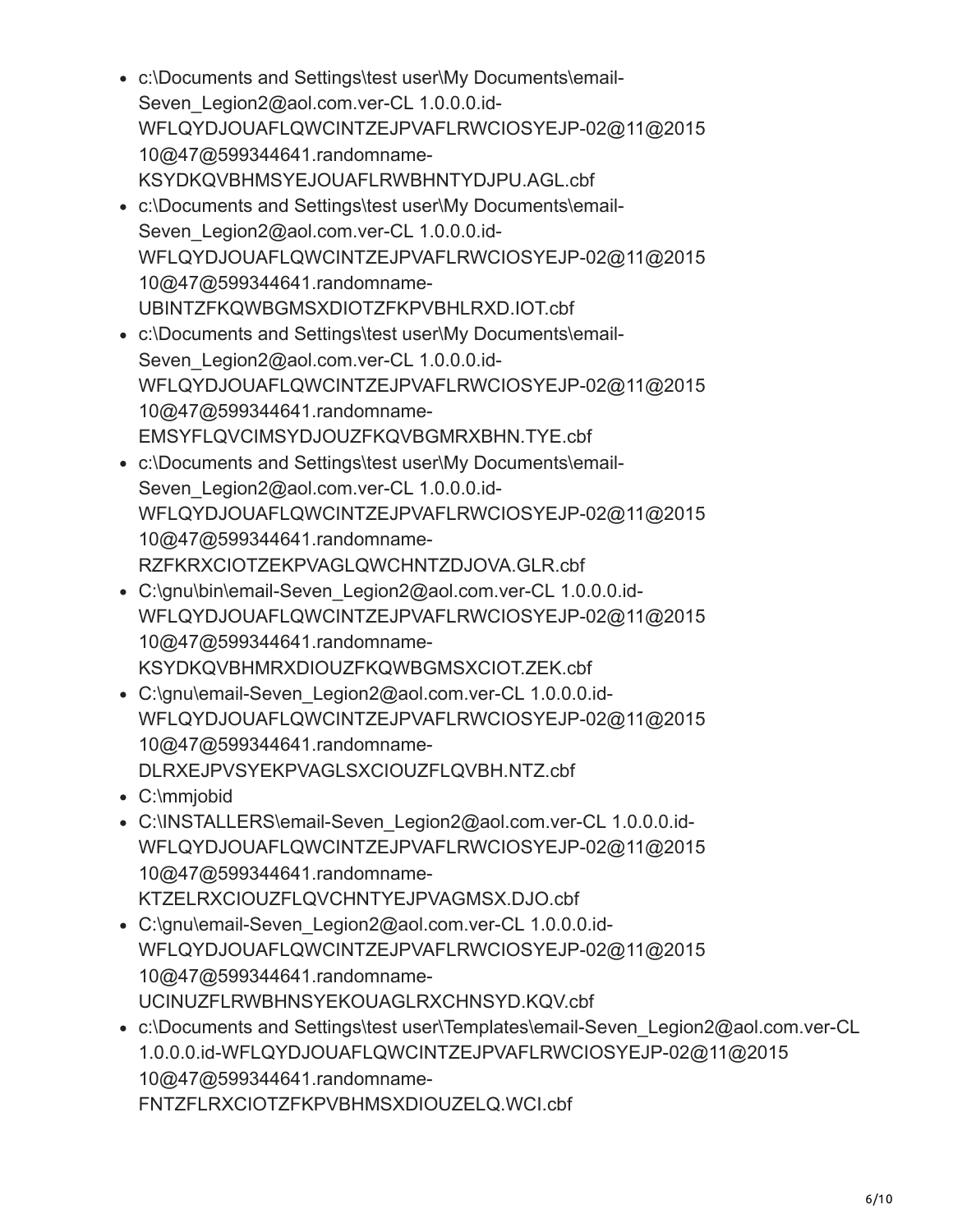- C:\gnu\email-Seven\_Legion2@aol.com.ver-CL 1.0.0.0.id-WFLQYDJOUAFLQWCINTZEJPVAFLRWCIOSYEJP-02@11@2015 10@47@599344641.randomname-FNTZGMRXDJNTZFKQVBGLRXCINTYEKP.VAG.cbf
- c:\Documents and Settings\test user\Templates\email-Seven\_Legion2@aol.com.ver-CL 1.0.0.0.id-WFLQYDJOUAFLQWCINTZEJPVAFLRWCIOSYEJP-02@11@2015 10@47@599344641.randomname-HSYEKQWCHNSYDJPUZFLQVBHNSYDJOT.AFL.cbf
- c:\Documents and Settings\test user\Templates\email-Seven\_Legion2@aol.com.ver-CL 1.0.0.0.id-WFLQYDJOUAFLQWCINTZEJPVAFLRWCIOSYEJP-02@11@2015 10@47@599344641.randomname-DLRWDJPUAGLQWCHMSYDIOUZFKQVBGL.SXC.cbf
- C:\email-Seven\_Legion2@aol.com.ver-CL 1.0.0.0.id-WFLQYDJOUAFLQWCINTZEJPVAFLRWCIOSYEJP-02@11@2015 10@47@599344641.randomname-SAGLTXEJPUAGLRXDHOTZEKQVAGMRWC.IOT.cbf
- C:\run.bat
- C:\screencap.png
- C:\gnu\email-Seven\_Legion2@aol.com.ver-CL 1.0.0.0.id-WFLQYDJOUAFLQWCINTZEJPVAFLRWCIOSYEJP-02@11@2015 10@47@599344641.randomname-YHNSZFKQWBHNSYEKPUAGLRXCIOTZEK.QVB.cbf
- C:\gnu\email-Seven\_Legion2@aol.com.ver-CL 1.0.0.0.id-WFLQYDJOUAFLQWCINTZEJPVAFLRWCIOSYEJP-02@11@2015 10@47@599344641.randomname-MUBGNTYDKPVBHMRXDIOUZFLRWCINTZ.EKQ.cbf
- C:\Program Files\NPSJXGBTFY.ELK

Modified Files

- %PROFILE%\NTUSER.DAT.LOG Changed the file contents
- %PROFILE%\Cookies\index.dat
- %SYSTEM%\wbem\Repository\FS\MAPPING.VER
- %HISTORY%

Set the hidden and system flags

- C:\Documents and Settings\LocalService\ntuser.dat.LOG
- %SYSTEM%\wbem\Logs\wbemess.log

Changed the file contents

- C:\bin\usermemscan.pl
- %INTERNET\_CACHE%
	- Set the hidden and system flags
- %SYSTEM%\wbem\Logs\wbemcore.log Changed the file contents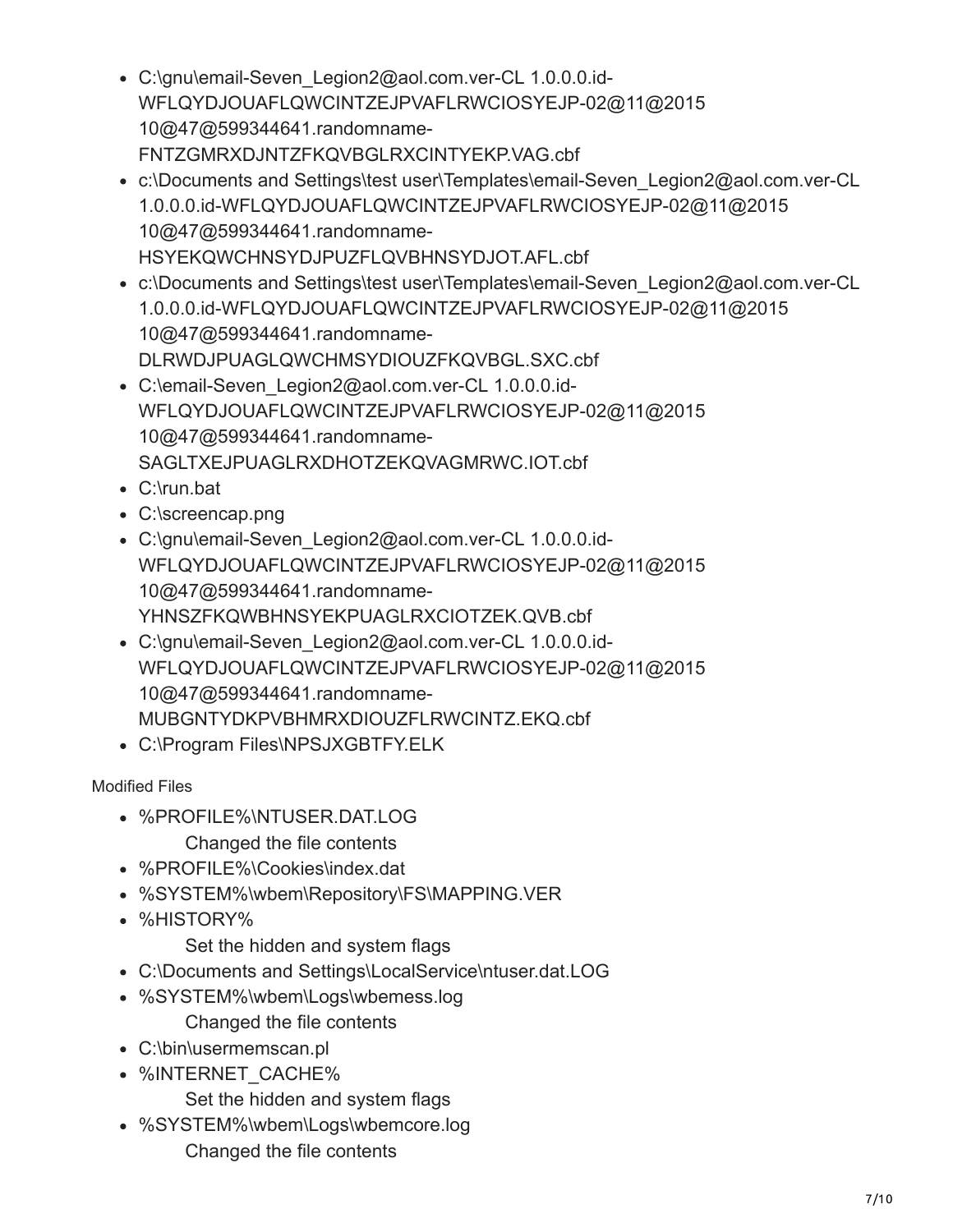- %SYSTEM%\wbem\Repository\FS\OBJECTS.DATA
- %SYSTEM%\wbem\Repository\FS\MAPPING2.MAP
- %SYSTEM%\wbem\Repository\FS\OBJECTS.MAP
- %SYSTEM%\wbem\Repository\FS\MAPPING1.MAP
- %SYSTEM%\wbem\Repository\\$WinMgmt.CFG
- %SYSTEM%\wbem\Repository\FS\INDEX.BTR
- %SYSTEM%\wbem\Repository\FS\INDEX.MAP
- C:\KMDhips.txt

Changed the file contents

- %SYSTEM%\config\SAM.LOG
- %SYSTEM%\config\system.LOG
	- Changed the file contents
- %PROFILE%\Local Settings\Application Data\Microsoft\Windows\UsrClass.dat.LOG
- %SYSTEM%\config\software.LOG Changed the file contents

Registry Keys Created

- HKLM\SOFTWARE\Microsoft\Windows\CurrentVersion\Run pr C:\Program Files\test\_item.exe
- HKLM\SYSTEM\CurrentControlSet\Enum\Root\LEGACY\_APISPYDRV\0000\Control **ActiveService** ApiSpyDrv
- HKLM\SYSTEM\CurrentControlSet\Enum\Root\LEGACY\_SAVSERVICE\0000\Control **ActiveService SAVService**
- HKCU\Software\Microsoft\Windows\ShellNoRoam\MUICache c:\windows\system32\cmdminimentor.exe Windows Command Processor
- HKLM\SYSTEM\CurrentControlSet\Enum\Root\LEGACY\_APISPYDRV\0000 DeviceDesc ApiSpyDrv
- HKLM\SYSTEM\CurrentControlSet\Services\ApiSpyDrv\Enum **NextInstance** 0x00000001

Registry Keys Modified

• HKCU\SessionInformation **ProgramCount** 0x00000009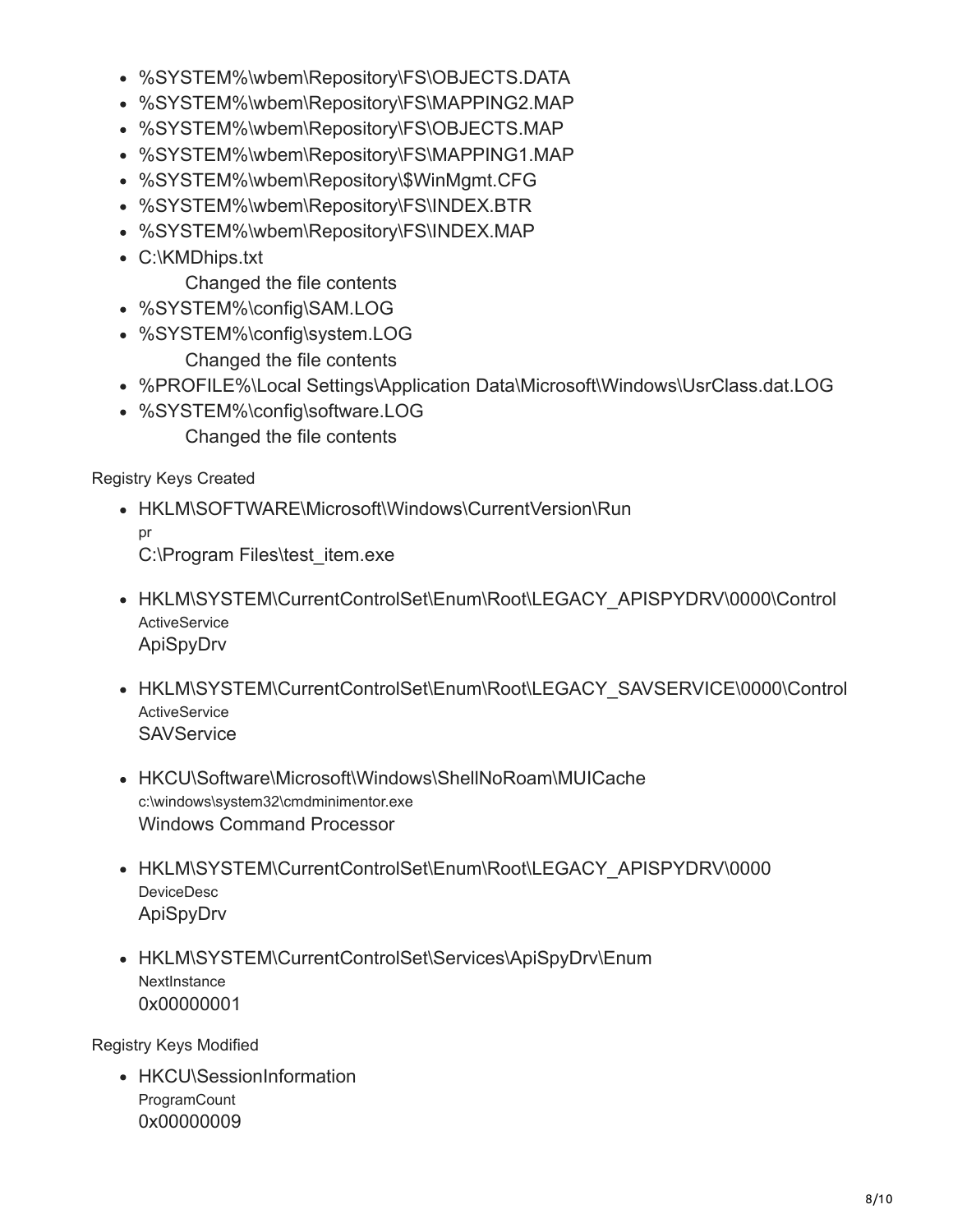- HKLM\SOFTWARE\Sophos\SAVService\Status\Infected SuspiciousBehaviorDetected 0x00000001
- HKLM\SYSTEM\CurrentControlSet\Control\TimeZoneInformation **ActiveTimeBias** 0x00000000
- HKCU\Software\Microsoft\Windows\CurrentVersion\Internet Settings\Connections SavedLegacySettings 3c 00 00 00 cb 00 00 00 01 00 00 00 00 00 00 00 00 00 00 00 00 00 00 00 04 00 00 00 00 00 00 00 80 88 73 da f3 98 ca 01 01 00 00 00 ac 10 00 06 00 00 00 00 00 00 00 00
- HKCU\Software\Microsoft\Internet Explorer\Main Window Placement 2c 00 00 00 00 00 00 00 01 00 00 00 ff ff ff ff ff ff ff ff ff ff ff ff ff ff ff ff 42 00 00 00 42 00 00 00 7c 03 00 00 52 02 00 00
- HKLM\SOFTWARE\Microsoft\Windows\CurrentVersion\Installer\UserData\S-1-5- 18\Products\5B3B929D6C65CC643B3A1A7A48BC8B4E\Usage **SAVService** 0x476209c2
- HKCU\Software\Microsoft\Windows\CurrentVersion\Ext\Stats\{E7E6F031-17CE-4C07- BC86-EABFE594F69C}\iexplore Time df 07 0b 00 01 00 02 00 0a 00 2e 00 06 00 86 01
- HKCU\Software\Microsoft\Windows\CurrentVersion\Ext\Stats\{FB5F1910-F110-11D2- BB9E-00C04F795683}\iexplore Time df 07 0b 00 01 00 02 00 0a 00 2e 00 07 00 90 02
- HKLM\SYSTEM\CurrentControlSet\Control\ServiceCurrent (Default) 0x0000000e
- HKLM\SOFTWARE\Sophos\SAVService\Status\LastScan **NormalScan** 0x56373f54
- HKCU\Software\Microsoft\Windows\ShellNoRoam\BagMRU MRUListEx 01 00 00 00 00 00 00 00 02 00 00 00 03 00 00 00 06 00 00 00 05 00 00 00 04 00 00 00 ff ff ff ff